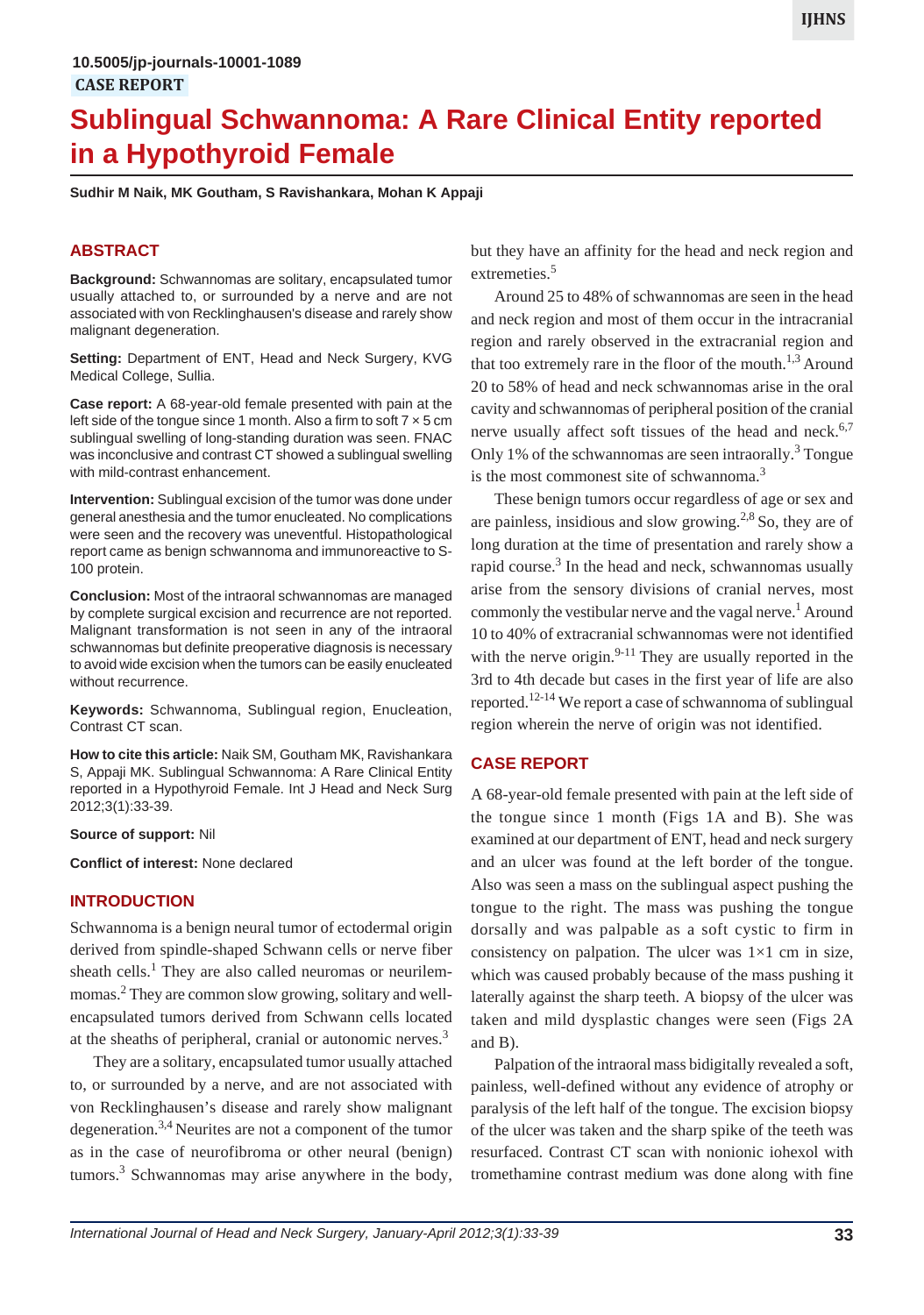

**Figs 1A and B:** Sublingual swelling pushing the tongue to the right



**Figs 2A and B:** Biopsy taken from the left lateral aspect of the tongue from the ulcer

needle aspiration cytology (FNAC) (Figs 3 to 6). The FNAC was inconclusive and a differential diagnosis of lipoma was thought of. The mass did not take up much enhancement on contrast CT, so a diagnosis of a tumor of the size of  $7 \times 5$  cm was lying below the muscles of the tongue and well encapsulated was made. She was hypothyroid and was on thyroid supplementation for the past 18 years and the current thyroid profile showed euthyroid status. All other investigations were under normal limits and the patient was taken as ASA grade II for elective surgery.

Sublingual excision of the tumor was done under general anesthesia and the tumor enucleated by dissecting the flimsy adhesions keeping in mind to avoid any nerve entering it. The tumor was removed by displacing the mylohyoid downward and the bulk of the longitudinal muscles laterally and as the tumor popped out, small vessels entering it were separated from it and cauterized. The ulcer over the mucous membrane was excised with a 0.5 cm margin. The wound was dosed in single layer and corrugated rubber drain was inserted which was removed after 2 days (Figs 7 to 9).

The patient had an uneventful recovery with the sublingual and submandibular swelling subsiding in a week after surgery. The gross specimen showed a yellowish gray mass measuring  $8 \times 6 \times 5$  cm in dimension. Cut sections



**Figs 3A and B:** The sublingual mass on CT scan axial view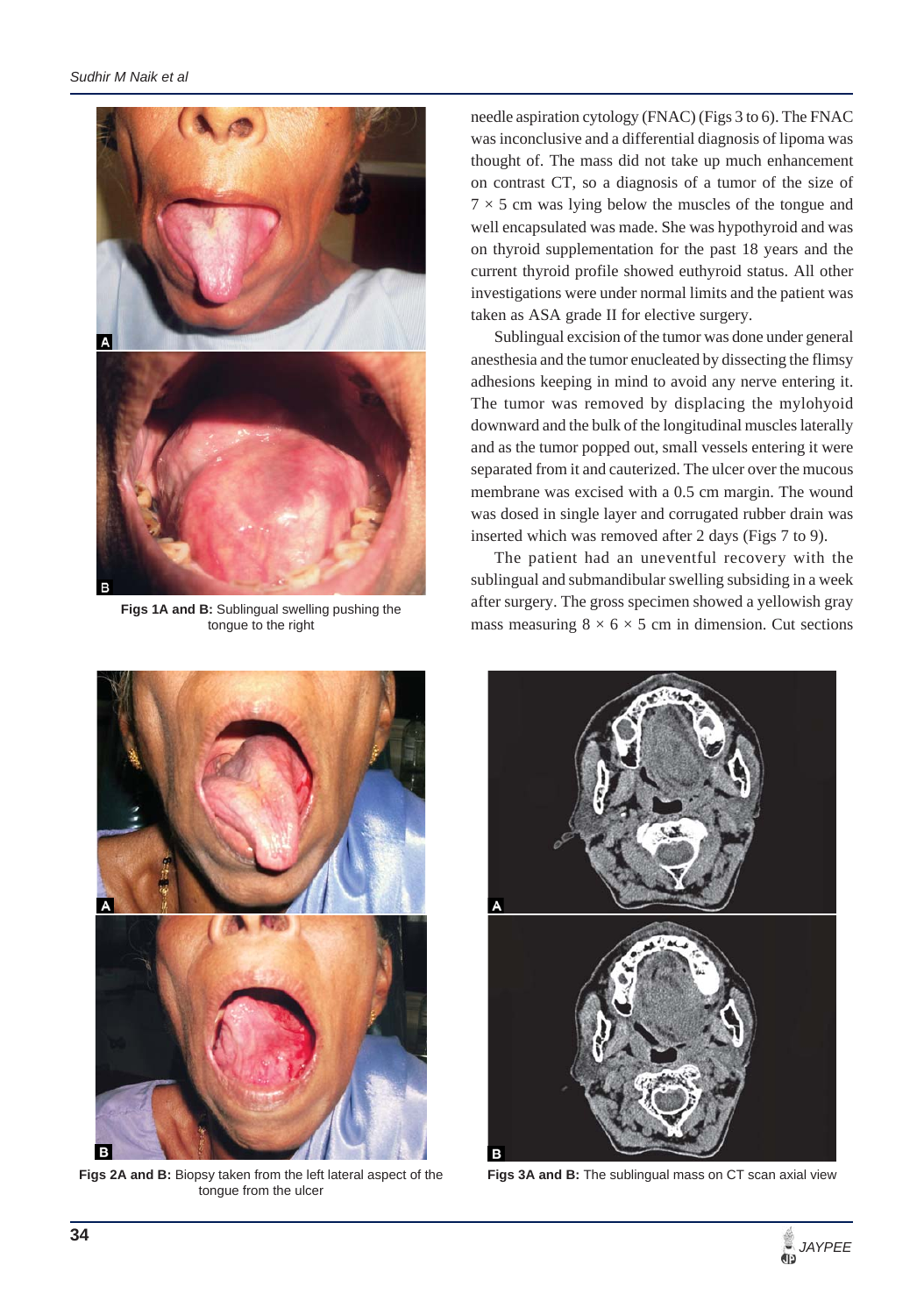# **IJHNS**

#### *Sublingual Schwannoma: A Rare Clinical Entity reported in a Hypothyroid Female*



**Figs 4A and B:** Mild enhancement of the capsule on contrast CT



**Figs 5A and B:** Central necrosis seen on sections on axial CT cuts



**Figs 6A and B:** Capsule of the mass and periphery made out on CT



**Figs 7A and B:** The swelling being enucleated sublingually under general anesthesia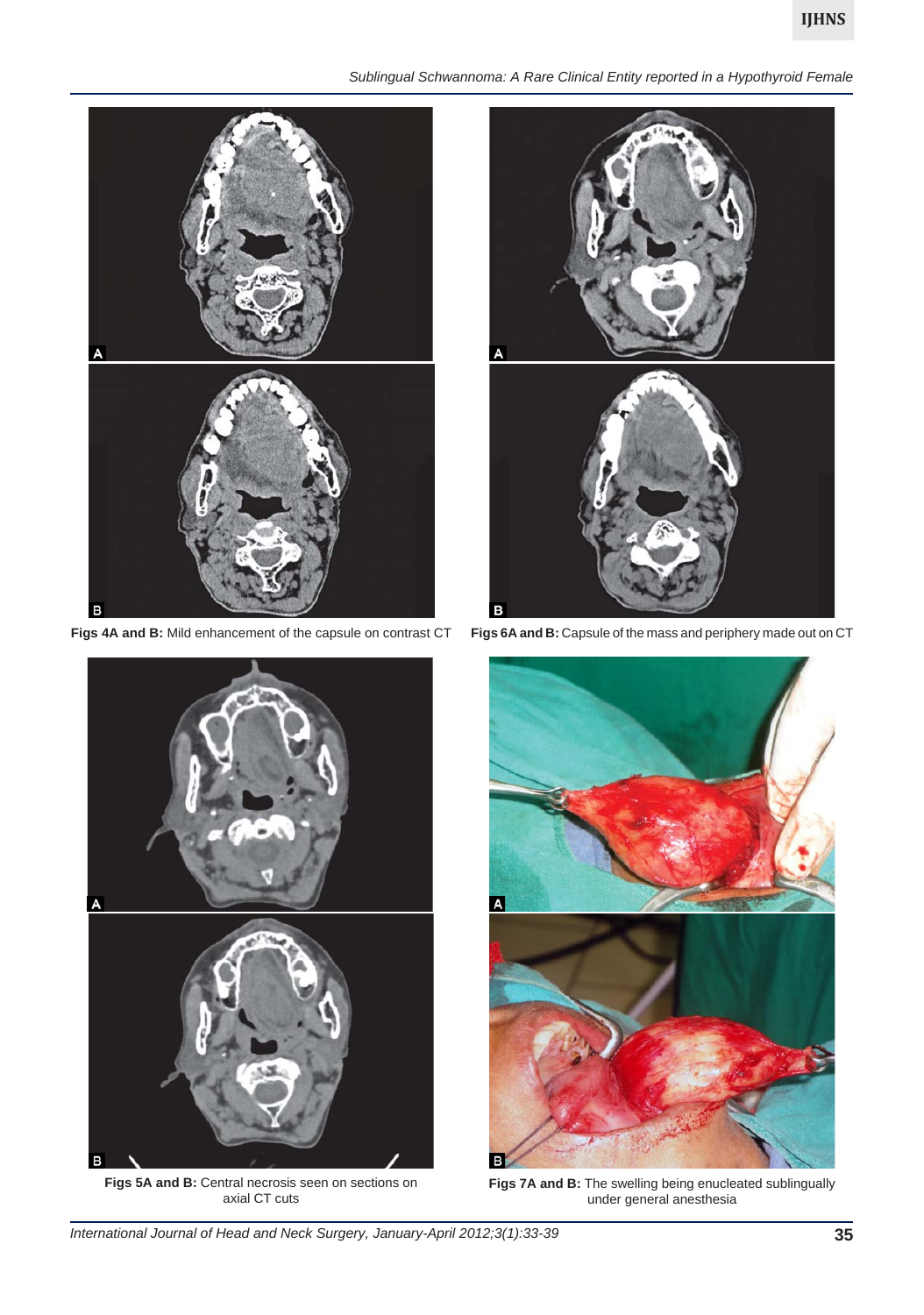

**Figs 8A and B:** All the structures entering the mass are meticulously dissected



**Figs 10A and B:** Biopsy showing hyperdense antoni A and hypodense antoni B cells



**Figs 9A and B:** The mass being transfixed and removed



**Figs 11A and B:** Verocay bodies seen on low and high magnifications

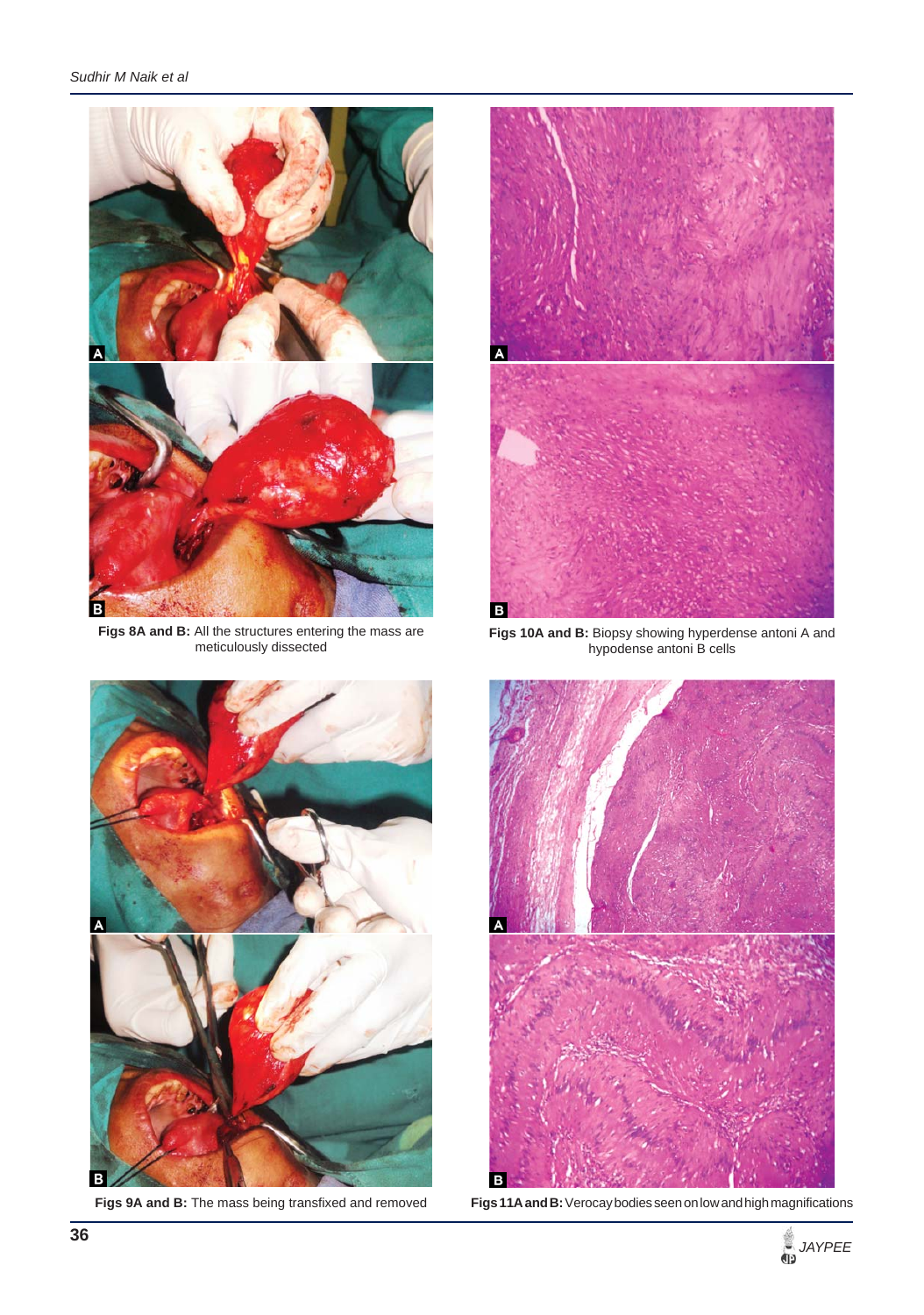show homogenous pale brown and dark brown areas of hemorrhage. Microscopy showed a well-encapsulated tumor made up of irregular bundles and fascicles of spindle-shaped cells having ovoid nuclei. Sections showed hypercellular Antoni type A cells and hypocellular Antoni type B cells and Verocay bodies with foci of palisaded nuclei, were also seen (Figs 10 and 11). A diagnosis of benign schwannoma was made and immunohistochemistry marker report, showing it to be immunoreactive to S-100 protein, confirmed it.

# **DISCUSSION**

Schwannoma is usually a solitary soft tissue or intrabony lesion which is slow growing, encapsulated and is often associated with the associated nerve attached peripherally.<sup>15</sup> The most frequent site affected in the head and neck is the eighth cranial nerve (vestibular nerve).<sup>16</sup> Other observed locations include the scalp, face, oral cavity, pharynx, larynx, trachea, parotid gland, middle ear and external auditory meatus.16

Soft tissues or bone may be the site of origin of intraoral schwannoma.17 Those in soft tissue appear as a smooth submucosal swelling, thus resembling other lesions like mucocele, fibroepithelial polyp, fibroma, lipoma and benign salivary gland tumors.<sup>17</sup> Clinically, two different types of schwannomas are seen.<sup>17</sup> The common type is the encapsulated submucosal variety which is well-defined, firm in consistency and thus resembles a cyst.<sup>17</sup> The second is a rarer variety which is nonencapsulated lying below the basal layer of mucous membrane.17 The most common site of occurrence in the oral cavity is the anterior portion of tongue. $18$ 

Macroscopically, all the schwannomas appear single, well-circumscribed, circular type of encapsulated masses with smooth margins.<sup>19</sup> Microscopically, two types of tissue coexist, distributed randomly in schwannoma.<sup>19</sup> Schwannoma contains both Antoni A type tissue with interwoven bundles of long, bipolar, spindle cells with high density organized in palisaded sworls and waves.<sup>3,19</sup>

Antoni B type tissue in which the interstitium is edematous and the cells are sparsely distributed with its loose texture, haphazardly distributed in a light fibrillar matrix.19,20 The palisading nuclei are arranged in rows, surrounding a central acellular eosinophilic zone known as Verocay body.<sup>3,19</sup> Sometimes the tumor may show cystic degeneration with fluid level which is usually unclotted blood due to the hemorrhage into the tumor or protein-rich exudates due to necrosis.<sup>1,21</sup>

The classical histopathological picture of oral floor schwannomas is not very well described in literature and in

the few described literature they are similar in other schwannomas including cystic degeneration.<sup>1</sup> Although schwannoma in the oral floor is rarely observed, when a well-circumscribed mass whose margin is smooth and which shows cystic degeneration in most of the lesion, is observed. Schwannoma should be taken into consideration on making a differential diagnosis.<sup>1</sup>

Rarely, they are ulcerated reflecting the smooth, encapsulated nature of these tumors as seen in our case where the bulk of the tumor is pushing it laterally against the sharp teeth causing a mild dysplastic ulcer.<sup>3</sup> Intracranially, the primarily 8th cranial nerve is involved manifesting as acoustic schwannoma and the spinal nerve root in the cranial vault and rarely in the 5th nerve at the region of the gasserian ganglion.<sup>20,21</sup> Most of the tumors are painless as they cause pressure over the adjacent nerves rather than the nerve of origin and may present as paresthesia over the distribution of the trigeminal nerve.<sup>12,21</sup>

The tumor rarely arises from the motor component of the nerve because it arises from the sensory component in most of the cases.<sup>1</sup> MRI is the imaging modality of choice for peripheral neurogenic tumors delineation of the tumor using gadolinium contrast enhancement.<sup>19</sup> The attachments of the tumor to the peripheral structures and muscles can be demarcated well on contrast MRI.<sup>19</sup>

Schwannomas are isointense to muscle on T1-weighted images and show more hyperintensity than muscle on T2-weighed images, and show intense contrast enhancement.<sup>1,22</sup> The high T2 signal represents myxomatous degenerative of the schwannoma, as seen peripheral component of this tumor, whereas the central low T2 signal corresponds in hypovascular fibrous and collagenous portion.<sup>1,22</sup> The high signal on T2-weighted image is reported to be related to mucous substrate (antoni B type components). $8,22$  The nonhomogeneous high signals represent the 'target pattern' in the margin and low signals in the internal region on T2-weighted images. $8,22$ 

CT scan with nonionic contrast shows a distinct, wellencapsulated mass with mottled central hypodense foci with peripheral enhancement.<sup>23</sup> The heterogeneous appearance is related to the areas of increased vascularity with adjacent nonenhancing cystic or necrotic regions.<sup>23</sup> CT features of schwannoma in the oral cavity are not specific and it cannot be distinguished confidently from other tumors in this region. $^{23}$  Both MRI and CT usually show a broad necrotic center with a well-circumscribed tumor with capsular contrast enhancement.<sup>21</sup>

Recurrence and malignant transformation were not reported in any of the reported intraoral schwannoma.<sup>24</sup> Schwannomas are generally managed by complete surgical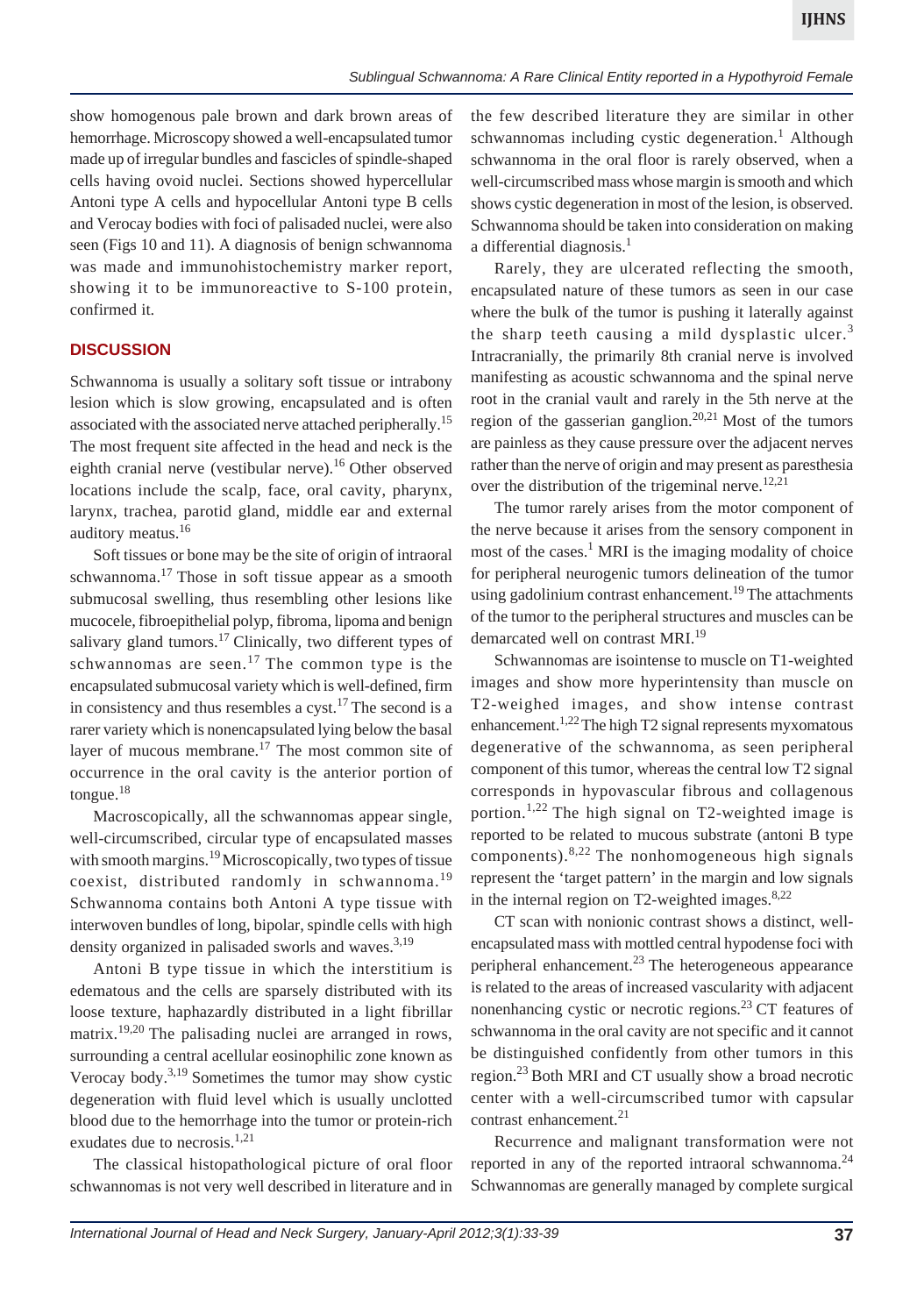excision but they can mimic primary or metastatic cancer in the head and neck, preoperative diagnosis is therefore necessary to avoid a wide excision. $21$ 

Misawa et al reported a rare case of schwannoma arising from purely motor hypoglossal nerve.<sup>1</sup> They reported the tumor in the submandibular space surrounded by the submandibular gland, a space which is an unusual site for schwannoma.<sup>25</sup> Pleomorphic adenomas are common in this area and contrast MRI also cannot distinguish them from schwannomas.<sup>8</sup> Schwannomas of the hypoglossal nerve usually develop in the intracranial portion or both in the intracranial and the extracranial components forming a dumb-bell shape.<sup>8</sup> Hypoglossal schwannomas of the extracranial peripheral segment are extremely rare.<sup>8</sup>

Subhashraj et al reported a schwannoma arising from the mental nerve in a 19-year-old male which was of 8 months duration.18 Strawberry-like mass in the periapical region of the left lower first premolar, extending anteriorly to the canine and posteriorly to the first molar, obliterating the buccal vestibule, with an intact overlying mucosa.<sup>18</sup> Ultrasonography showed that the tumor was closely associated with the mental nerve on the left side, suggestive of a peripheral neural sheath tumor.18 Complete excision of the lesion was done under local anesthesia, preserving the mental nerve.<sup>18</sup>

Rajagopal et al reported a rare case of nasal septal schwannoma in a 54-year-old woman. Schwannomas of the sinonasal tract are very rare with incidence less than 4% presenting in the head and neck region.<sup>26</sup> Okonkwo et al reported a case of schwannoma of the ansa cervicalis in a patient where preoperative imaging suggested thyroid pathology. $27$  Macroscopic findings showed a dull gray fluctuant nodule which, on sectioning, had a blood filled cavity.27 Microscopic findings showed fascicles of spindleshaped cells with Verocay bodies consistent with a diagnosis of a schwannoma.27 Saghafi et al reported a rare case of intraosseous ancient schwannoma of the mandible in a 27-year-old woman patient.<sup>28</sup> Intraosseous schwannomas are very rare.28 In jaws, mandible is more commonly affected, particularly in the posterior segment of the body and ramus.29 Dahl et al reported that from 11 ancient schwannomas, six cases were misdiagnosed as sarcoma.<sup>29</sup> Treatment is by surgical excision with enucleation for encapsulated tumors and wide local excision with negative pathologic margins gives a good prognosis.<sup>3</sup>

## **CONCLUSION**

Schwannoma is a benign neural tumor of ectodermal origin derived from spindle-shaped Schwann cells or nerve fiber sheath cells. Schwannomas may arise anywhere in the body,

but they have an affinity for the head and neck region and extremities. Most of the intraoral schwannomas are managed by complete surgical excision and recurrence is not reported. Malignant transformation is not seen in any of the intraoral schwannomas but definite preoperative diagnosis is necessary to avoid wide excision when the tumors can be easily enucleated without recurrence.

#### **REFERENCES**

- 1. Kawakami R, Kaneko T, Kadoya M, Matsushita T, Fujinaga Y, Oguchi K, et al. Schwannoma in the sublingual space. Dentomaxillofac Radiol 2004;33:259-61.
- 2. Diaz DD, Kennedy KS, Parker GS, White VJ. Schwannoma of the submandibular gland. Head Neck 1991;13:239-42.
- 3. Dhupar A, Yadav S, Dhupar V. Schwannoma of the hard palate: A rare case. The Internet Jour of Head and Neck Surgery 2011;4(2).
- 4. Arda HN, Akdogan O, Arda N, Sarikaya Y. An unusual site for an intraoral schwannoma: A case report. American Journal of Otolaryngology (September-October) 2003;24(5):348-50.
- 5. Katz AD, Passy V, Kaplan L. Neurogenous neoplasms of major nerves of the face and neck. Arch Surg 1971;103:51-56.
- 6. Roy Amir, Kenneth W altman, et al. Neurilemmoma of hard palate. J Oral Maxillofacial Surgery 2002;60:1069-71.
- 7. Williams HK, Carrel H, Silvester K, et al. Neurilemmoma of head and neck. Br J Oral Maxillofac Surg 1993;31:32.
- 8. Drevelengas A, Kalaitzoglou I, Lazaridis N. Sublingual hypoglossal neurilemmoma. Case report. Aust Dent J 1998;43:311-14.
- 9. Al-Ghamdi S, Black MJ, Lafond G. Extracranial head and neck schwannomas. J Otolayngol 1992;21:186-88.
- 10. Sharaki MM, Talaat M, Hamam SM. Schwannoma of the neck. Clin Otolaryngol 1982;7:245-51.
- 11. Gallo WJ, Moss M, Shapiro DN, et al. Neurilemoma: Review of the literature and report of five cases. J Oral Surg 1977;35: 235-36.
- 12. Shafer, Hine, Levy. A textbook of oral pathology (4th edn), WB Saunders Co: 208-10.
- 13. Regezi, Sciubba. Oral pathology, clinical-pathologic correlations (2nd edn). WB Saunders Co: 221-25.
- 14. Larry l, Cunningham, Micheal Warner. Schwannoma of vagus nerve first diagnosed as a parotid tumor. J Oral Maxillofac Surg 2003;61:141-44.
- 15. Toriumi DM, Atiyah RA, Murad T, Sisson GA Sr. Extracranial neurogenic tumors of the head and neck. Otolaryngol Clin North Am 1986;19(3):609-17.
- 16. Butugan O, Schuster GS, de Almeida ER, Miniti A. Schwannoma of the nasal septum: Report of 2 cases. Rev Laryngol Otol Rhino 1993;114:33-36.
- 17. Ackerman LV, Taylor FH. Neurogenous tumors within the thorax: A clinicopathological evaluation of forty-eight cases. Cancer 1951;4(4):669-91.
- 18. Subhashraj K, Balanand S, Pajaniammalle S. Ancient schwannoma arising from mental nerve. A case report and review. Med Oral Patol Oral Cir Bucal 2009;14(1): E12-14.
- 19. Misawa K, Asai Y, Iwasaki S, Mineta H. Hypoglossal schwannoma in the submandibular region. The Internet Journal of Otorhinolaryngology 2006;5(2).